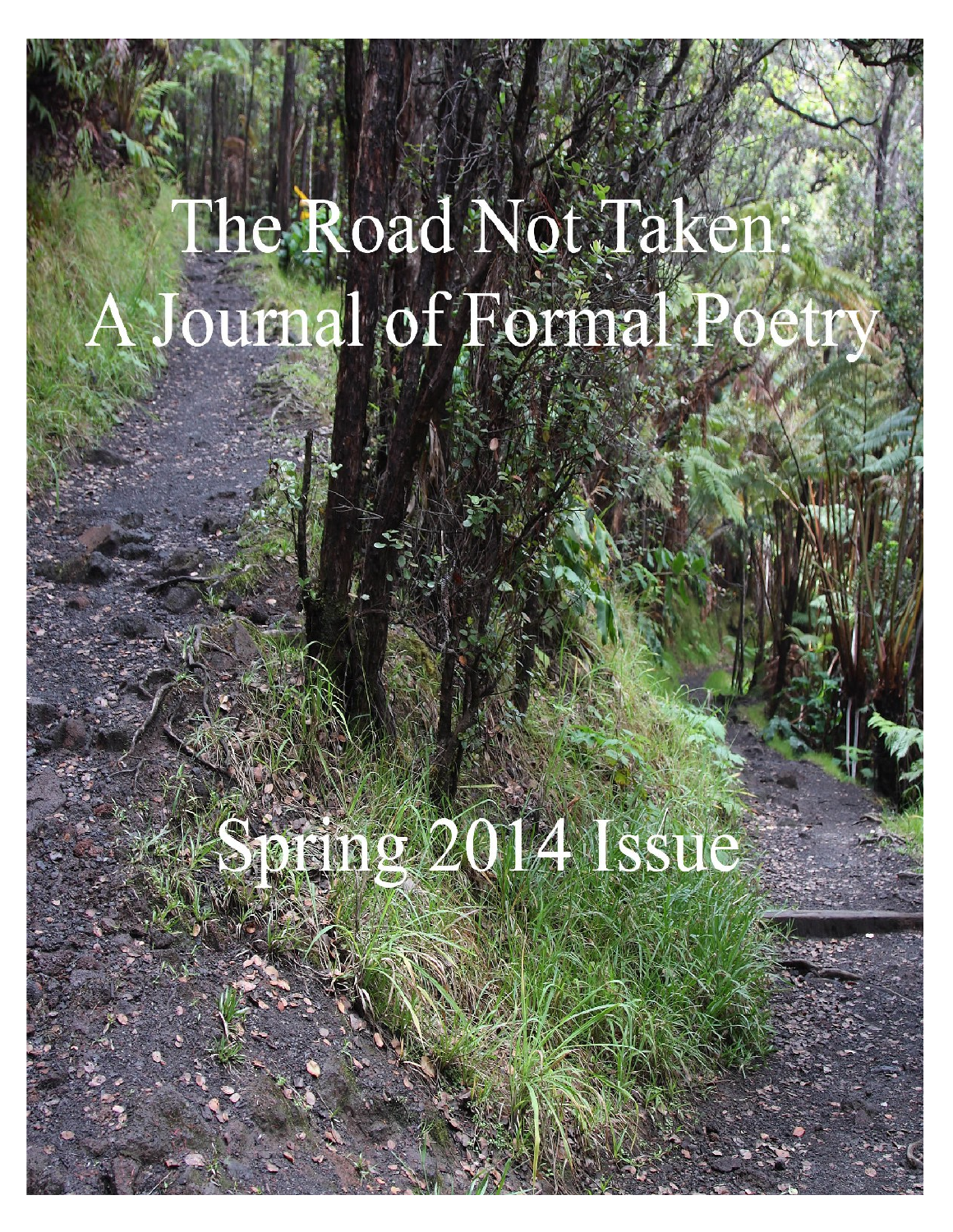# **Spring Issue Table of Contents**

| <b>Anna Evans</b>          | My Life as a Polish Nun During World War II\<br>My Life as a French Carmelite Nun<br>My Life as a Saloon Girl<br>My Life as a Druidess |
|----------------------------|----------------------------------------------------------------------------------------------------------------------------------------|
| <b>James Prothero</b>      | Immortality Ode 2014: a Reply to William<br>Wordsworth                                                                                 |
| <b>C.B. Anderson</b>       | <b>Conciliatory Gestures</b>                                                                                                           |
| <b>Jeff Burt</b>           | Marriage Knots                                                                                                                         |
| <b>Robert Lavatt Smith</b> | Doll House<br>The Wreck of the Edward (Sic) Fitzgerald                                                                                 |
| <b>Leonard Kress</b>       | Sonnets to Cynthia as if Written by Sextus<br>Propertius<br>Sonnets to Cynthia as if Written by Sextus<br>Propertius (3)               |
| <b>John MacLean</b>        | <b>Grandmother's Face</b><br>Mom's Notebook                                                                                            |
| <b>Alison Heninger</b>     | <b>One Last Message</b>                                                                                                                |
| <b>Christopher Fried</b>   | Hear the <i>Kaiju</i> Roar (Akira Ikufube)<br>The Last Roman of the South (Allen Tate, 1899-<br>1979)                                  |
| <b>Richard. H Peake</b>    | Aping Mithridates<br><b>Yard Songs</b>                                                                                                 |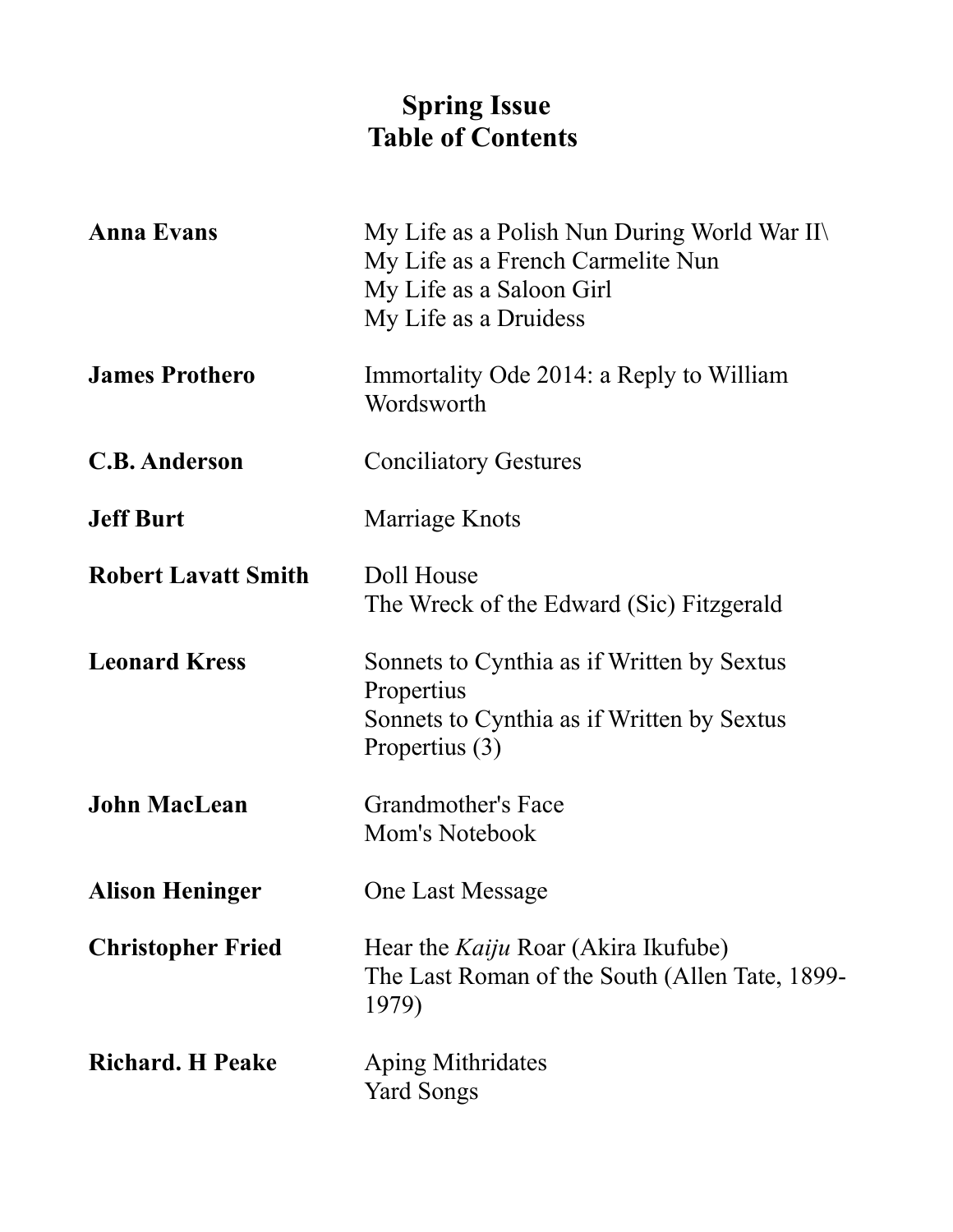| <b>William Craig Rice</b> | Sapphics For a Miniature<br>Silver Dollar      |
|---------------------------|------------------------------------------------|
| <b>C</b> M Foltz          | The Rage Of Night: Anchorage City Lights, 2013 |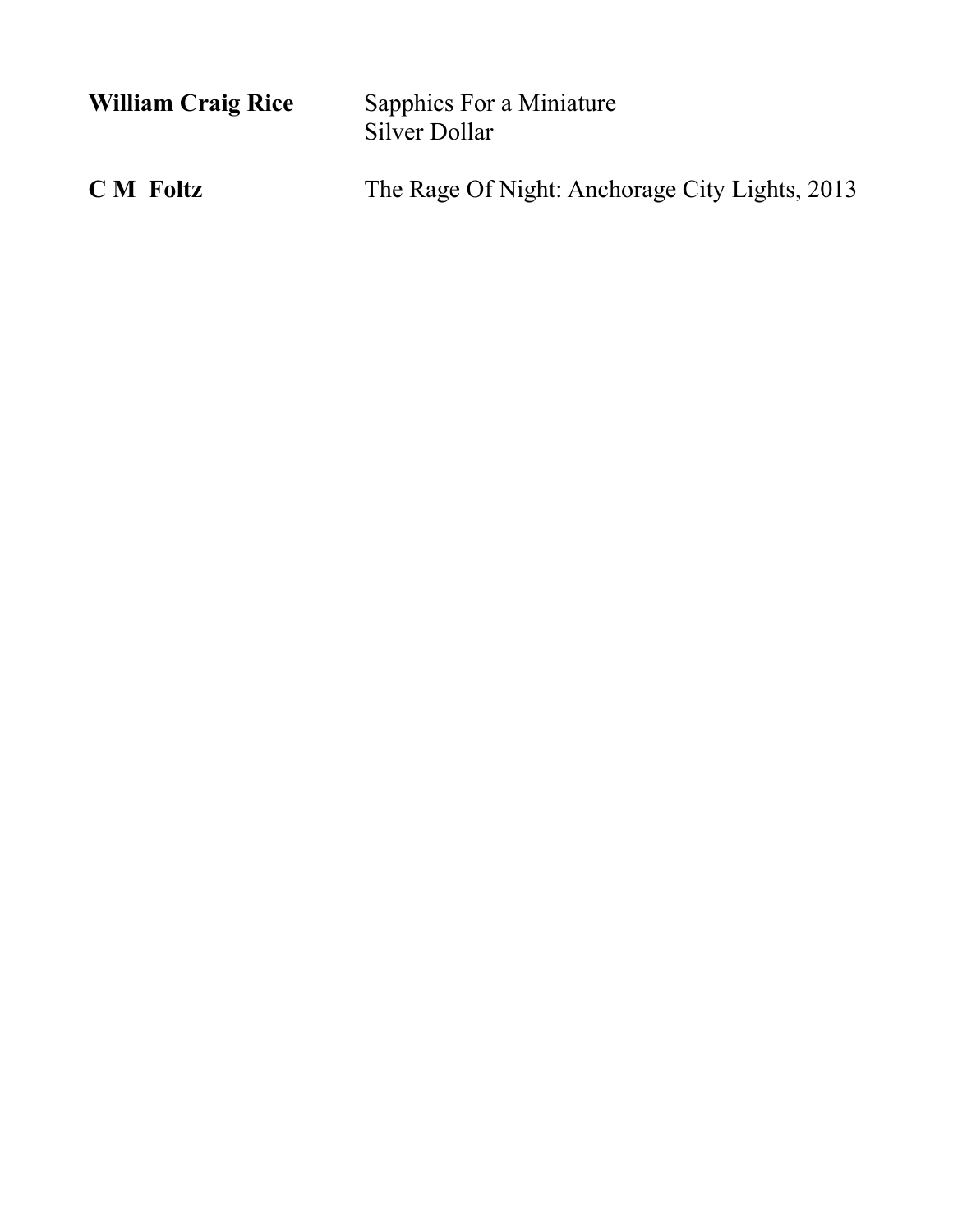#### **Anna M Evans**

Anna M. Evans' poems have appeared in the *Harvard Review*, *Atlanta Review*, *Rattle, American Arts Quarterly,* and *32 Poems.* She gained her MFA from Bennington College, and is the Editor of the *Raintown Review*. Recipient of Fellowships from the MacDowell Artists' Colony and the Virginia Center for the Creative Arts, and winner of the 2012 Rattle Poetry Prize Readers' Choice Award, she currently teaches at West Windsor Art Center and Richard Stockton College of NJ. The poems appearing here are all from her new sonnet collection, *Sisters & Courtesans*, which is forthcoming from White Violet Press. Visit her online at [www.annamevans.com.](http://www.annamevans.com/)

# **My Life as a Polish Nun During World War II**

We ran an orphanage in old Gdansk, which overflowed in nineteen thirty-nine. Daily, the Germans rolled by in their tanks. We kept our heads well down and toed the line. But any child who came here in the night, no questions asked, was never turned away starving, beaten, sick, half-dead with fright, Christian or Jew—with orphans, who can say?

We had to teach the Jewish ones the creed, so the Gestapo wouldn't know our game. The irony of sowing that small seed, was hardly lost on me, though not our aim. Children are dear to God, gentile or Jew. We wanted to save them all; we saved a few.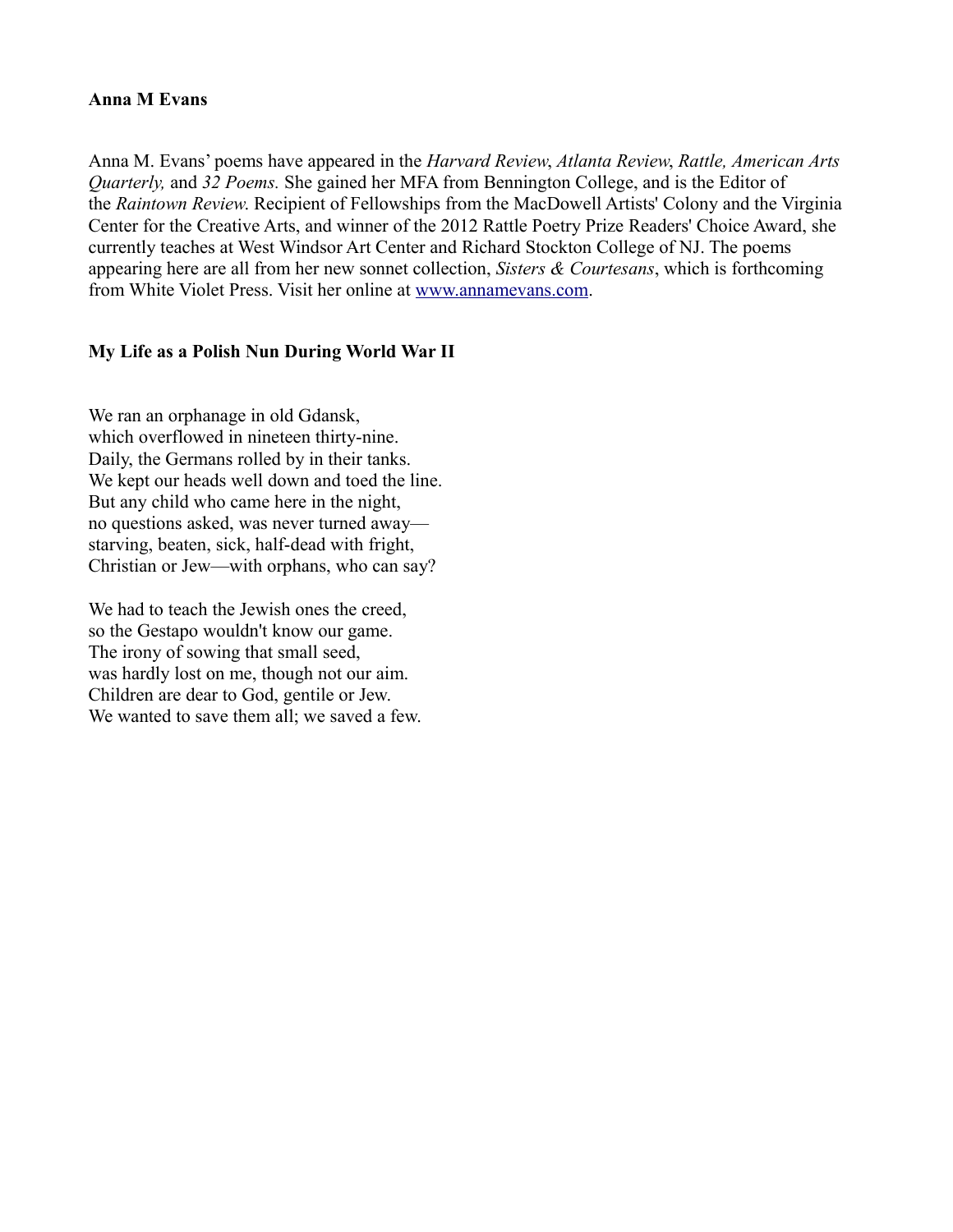#### **My Life as a French Carmelite Nun**

Outside these walls the revolution rages, but inside all is calm and I am safe, tending the garden—tomatoes in their cages, the vegetable patch. When restrictions chafe I climb up to the highest tower and view the city burning, riots in the square. It's true there's often not that much to do, but better cloistered here than dead out there. In my hours of silent contemplation I must confess I've wondered about God, his tolerance for death and desecration. Then yesterday I saw a sign, a clod of earth that looked like Jesus. Vive la France! It's good to know that nothing's left to chance.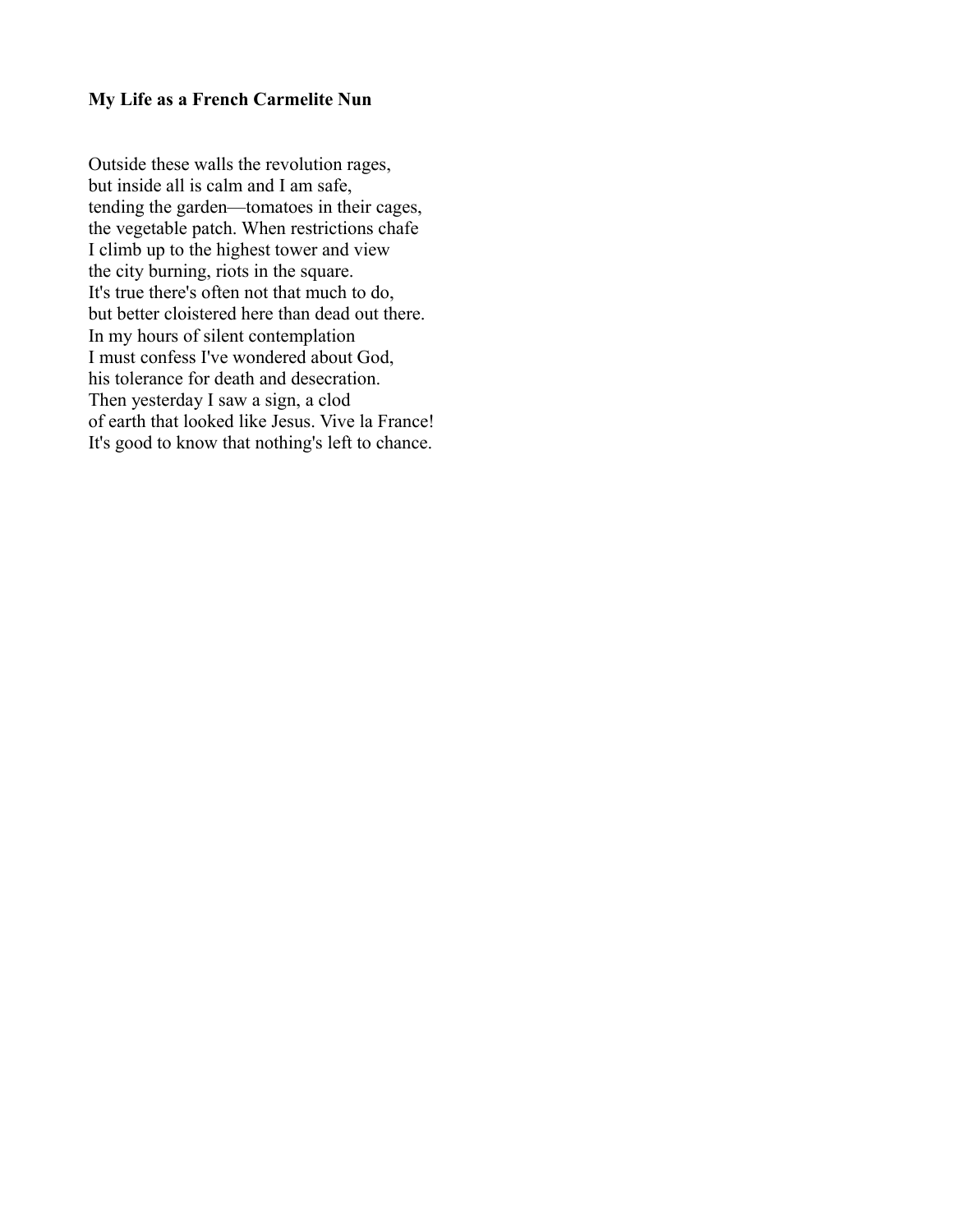#### **My Life as a Saloon Girl**

My sister lives near Richmond on a farm, three children and another on its way. I wouldn't trade our lives on any day. She's got gray hair already; I got charm so even hardened gunslingers disarm and draw out wads of rolled-up bills to pay for my champagne (It's water.) I display my pretty knees, some cleavage. What's the harm?

My job's to make them think I'm having fun. They treat me like a lady and don't touch. I have a little pearly-handled gun tucked in my garter for when they're out of line, but honestly, it doesn't happen much. Come let's join in, they're singing *Clementine*.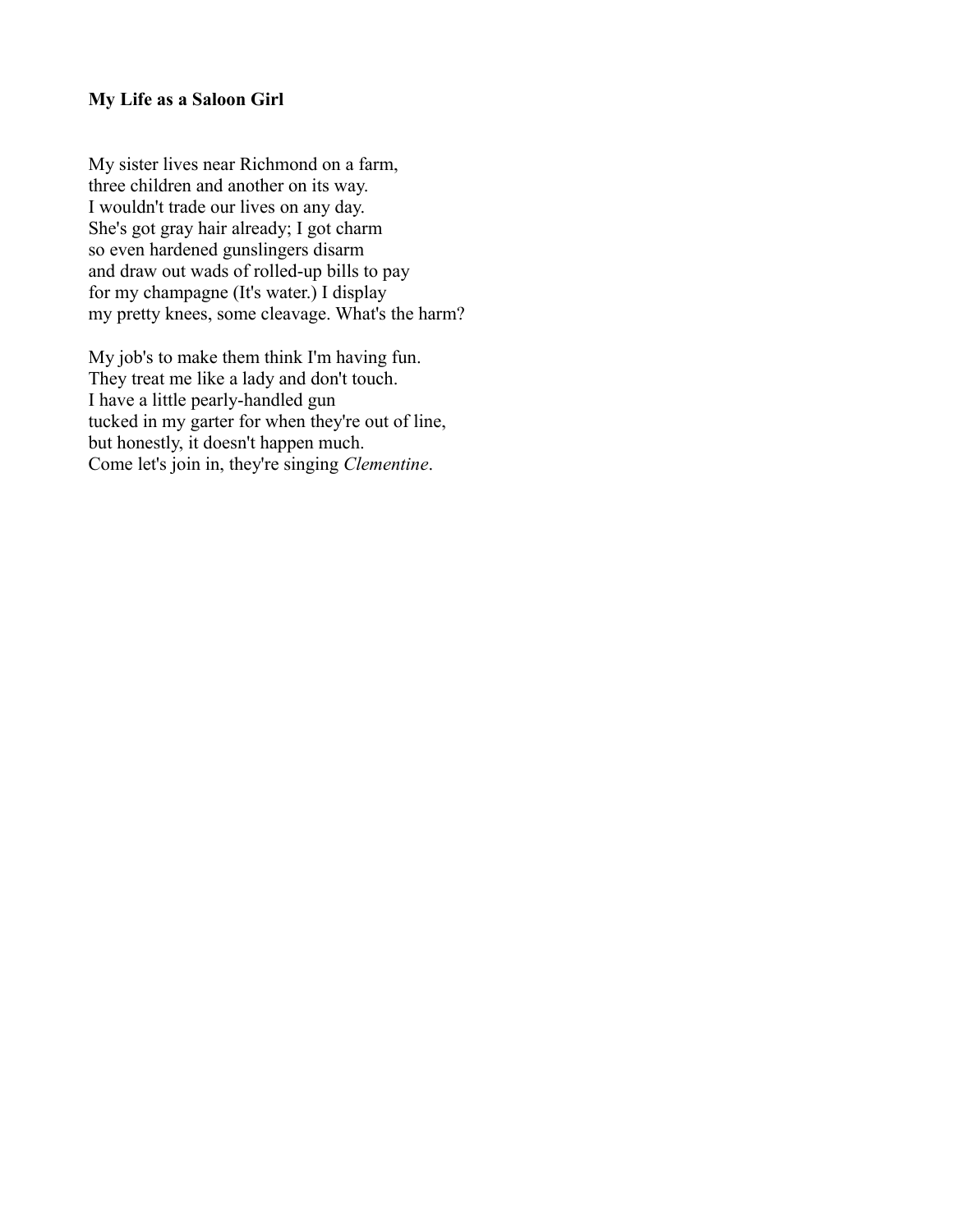# **My Life as a Druidess**

I stir the steaming entrails on the ground with my oak stick. The pattern that resolves is just a frame to hang my words around.

The subtle art of prophecy involves seeing what the king wants to come true, so the restraint that holds him back dissolves.

I listen, scheme, and figure the long view the Romans gone, the Celtic people whole and set the course we need to get us through.

A little theater's all it takes. I roll my eyes back, mumble, wail. He doesn't guess how much the kingdom's under my control

or if he does, he's wise enough to bless the greater wisdom of his druidess.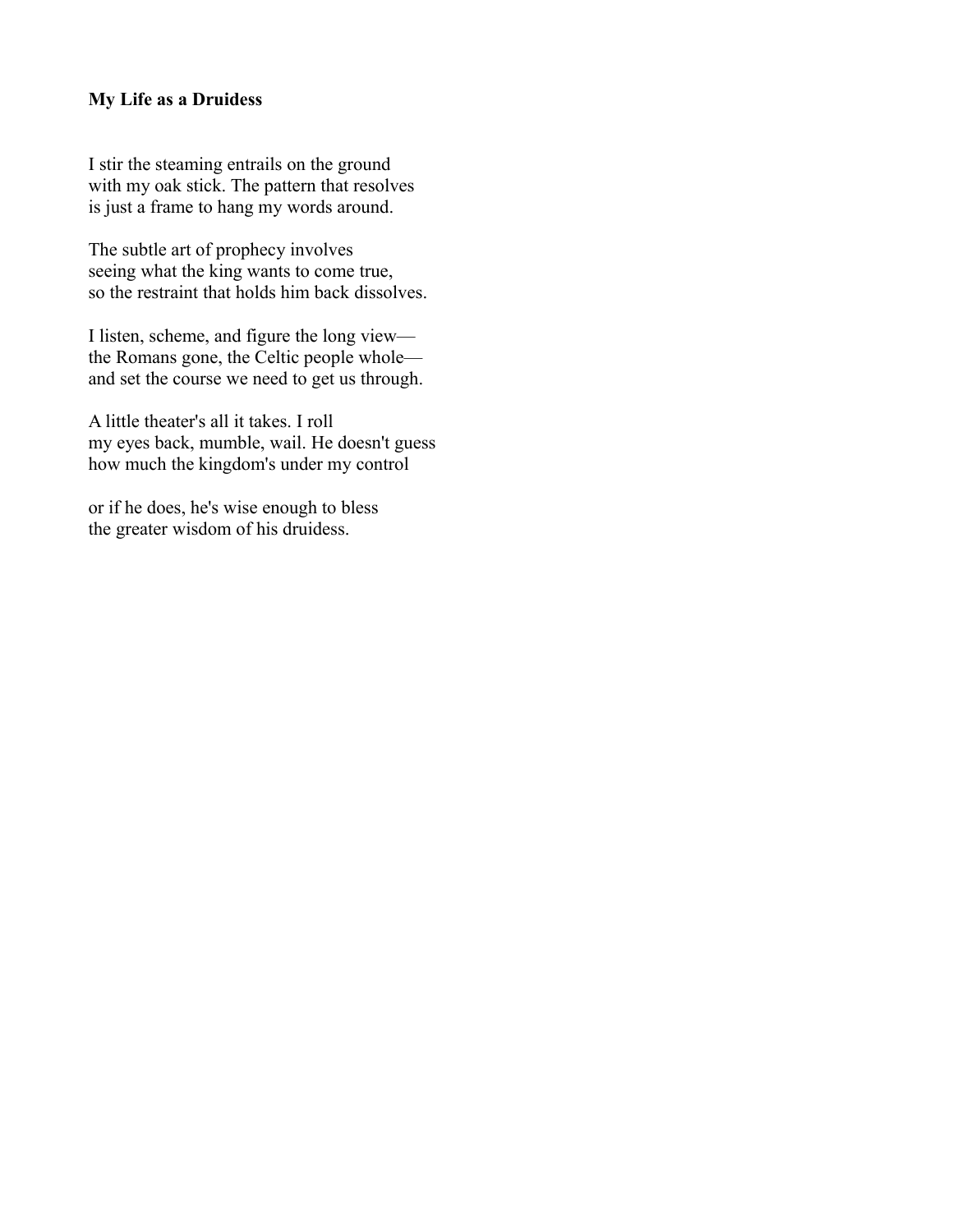#### **James Prothero**

James Prothero teaches high school English and college English in Santa Ana, California. He is the author of the novel *The Sun is But a Morning Star*, and until recently co-editor of The Road Not Taken. He has also published the scholarly studies, *Wordsworth and Welsh Romanticism* and *Gaining a Face: the Romanticism of C.S. Lewis*. He lives in San Juan Capistrano with his wife, paints watercolors, and is owned by a golden retriever.

# **Immortality Ode 2014: A Reply to William Wordsworth**

The child is father of the man Of that I'm very sure. That seeds I plant for good or ill Grow far beyond what I will To hopes that time may give or kill And mock my fondest plan.

1.

I still remember now the surging light, The incandescent, incense light at birth. The fires' mirth, That charred the rain-starved hills in flaming night, Still glowing, memory's child, the birth so wild, That leaves the scarred earth.

2.

Yes, I chased the visionary gleam Who does not? Who can deny beauty's call? The woods in fall, The arms of a woman, sweet scented seem To promise everything—to promise all Until time dims the gleam.

3.

Our birth is but a forgetting, our youth a flaming star. Not in utter nakedness do we come From God who is our home. But in our battered fists we carry a flower, Faded, crushed, lost beyond any human power To recall it from afar.

# 4.

And God knows, as do we, death sure haunts us As, I suppose, in truth it really should. It flaunts us And we know that somehow that is wrong, That we'd change it somehow if we really could Change the song.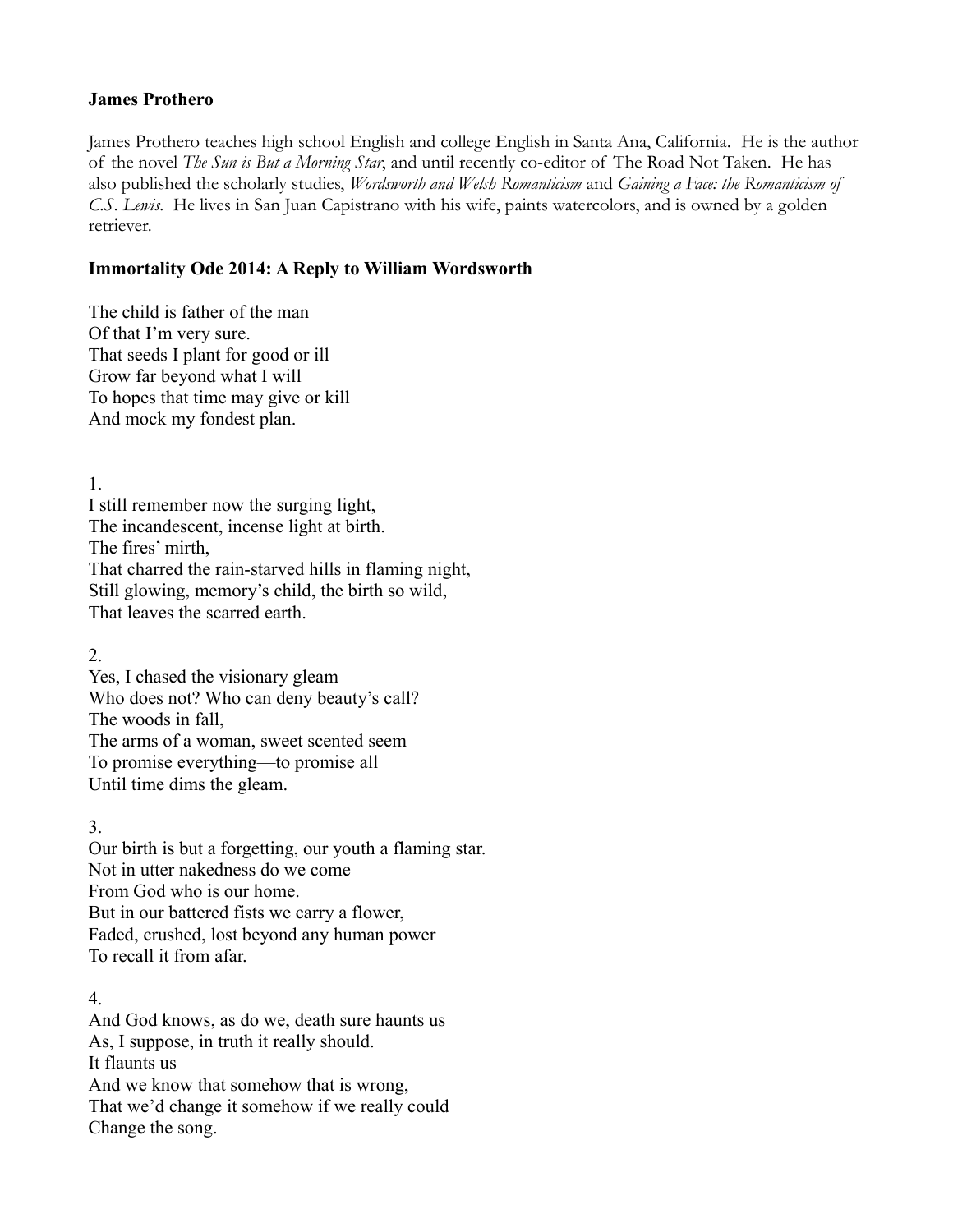5.

Still the splendor in the grass remains; Though each slender, fragile blade dies, And the child cries, The splendor endures, seen after long years By another child's eyes.

6.

Thus, though our faith is small, and our fears Be large, our love be shrunk to from what it ought. The meanest flower can give Thoughts that lie too deep for tears And joy to still surprise us while we live.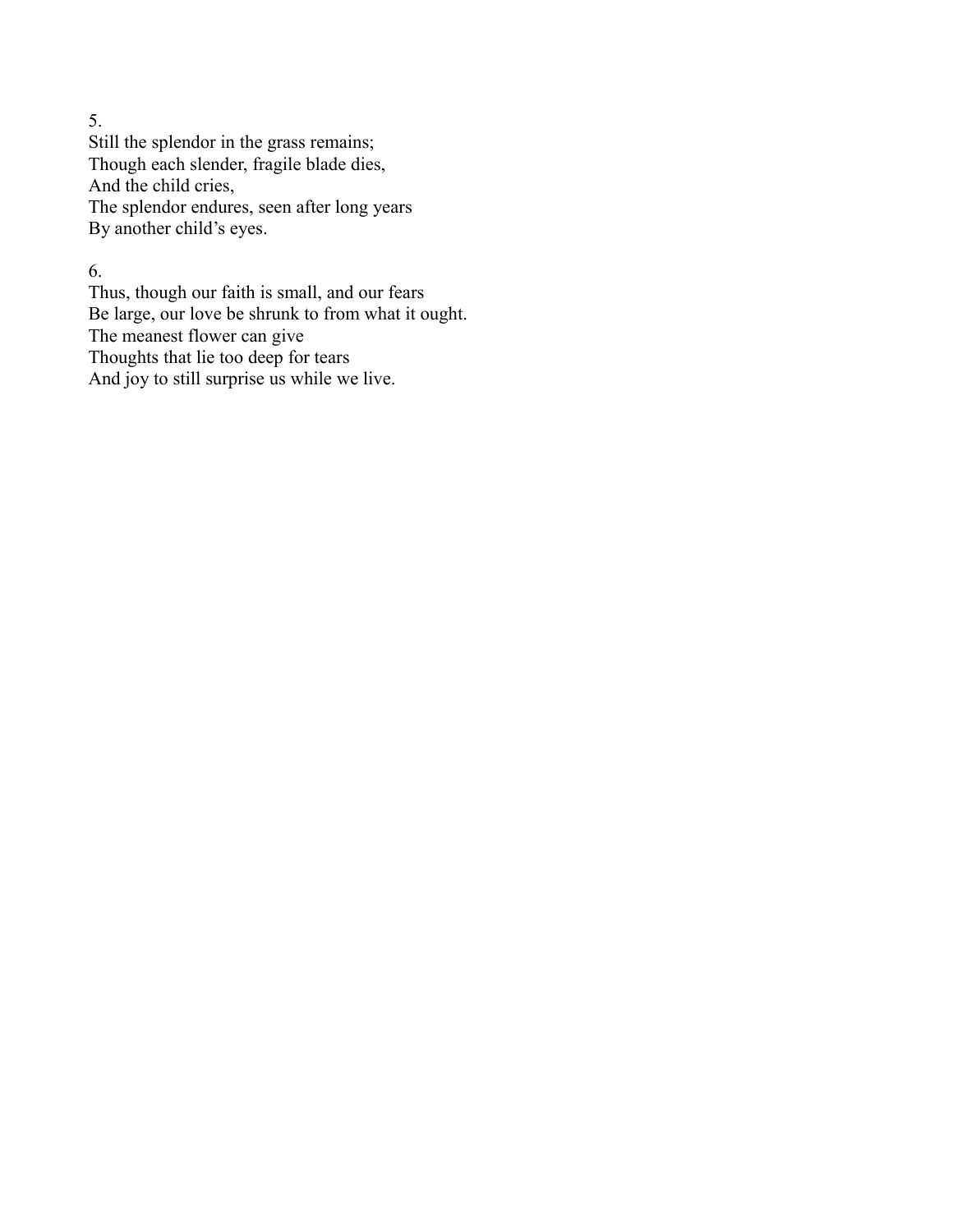#### **C.B. Anderson**

C.B. Anderson was the longtime gardener for the PBS television series, *The Victory Garden.* His book of poems, *Mortal Soup and the Blue Yonder,* was published in 2013 by White Violet Press.

#### **Conciliatory Gestures**

It doesn't matter what we do tonight (And you, my dear, shall have complete control) As long as we avoid another fight.

My main concern is that we make things right, And in accordance with this worthy goal It doesn't matter what we do tonight,

Provided you believe that I'm contrite And crave your company with all my soul. As long as we avoid another fight

And reconciliation is in sight I'm certain we'll agree that on the whole It doesn't matter what we do tonight.

Perhaps we'll chat, or if the moon is bright Then maybe we can take a quiet stroll Along a winding road. Another fight

Would hamper second chances and invite Our recent differences to take a toll. It doesn't matter what we do tonight As long as we avoid another fight.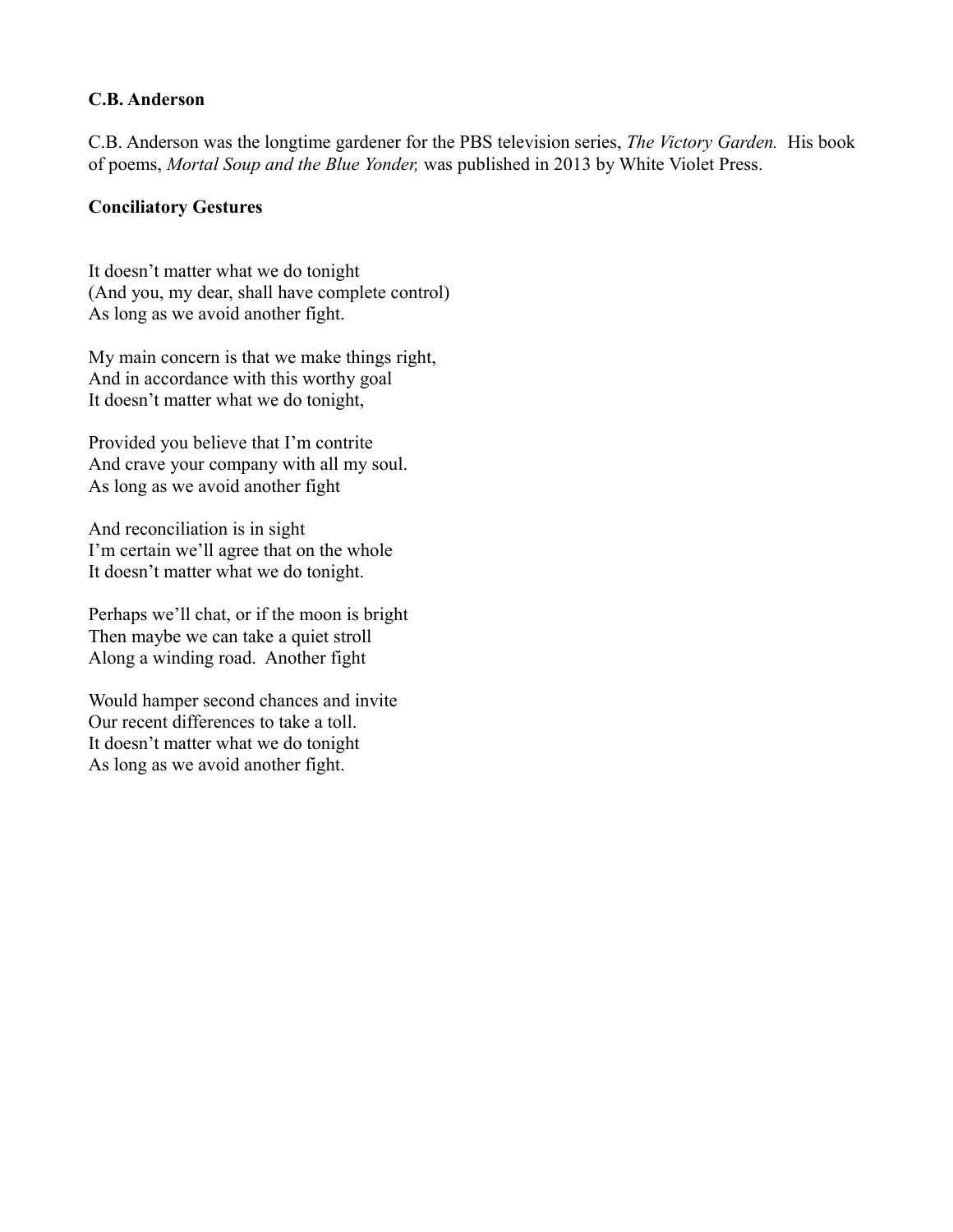#### **Jeff Burt**

Bio: Jeff Burt lives in Santa Cruz County, California, and works in manufacturing. He has work in Dandelion Farm Review, Windfall, Nature Writing and Rhino.

#### **Marriage Knots**

So I lift your face and kiss your lips And you keep right on talking.

I guess that's good. How many trips Have I ended with a quick kiss And kept right on walking?

So I lift your face and kiss your lips And they are full of chatter,

The kids in school, the faucet drips, My sister called and on the desk's The mail, the dog's gone fatter.

So you lift my face and kiss my lips And I discuss the daily grind,

The dump and run, the market flips, And all the while our marriage Knots the everlasting bind.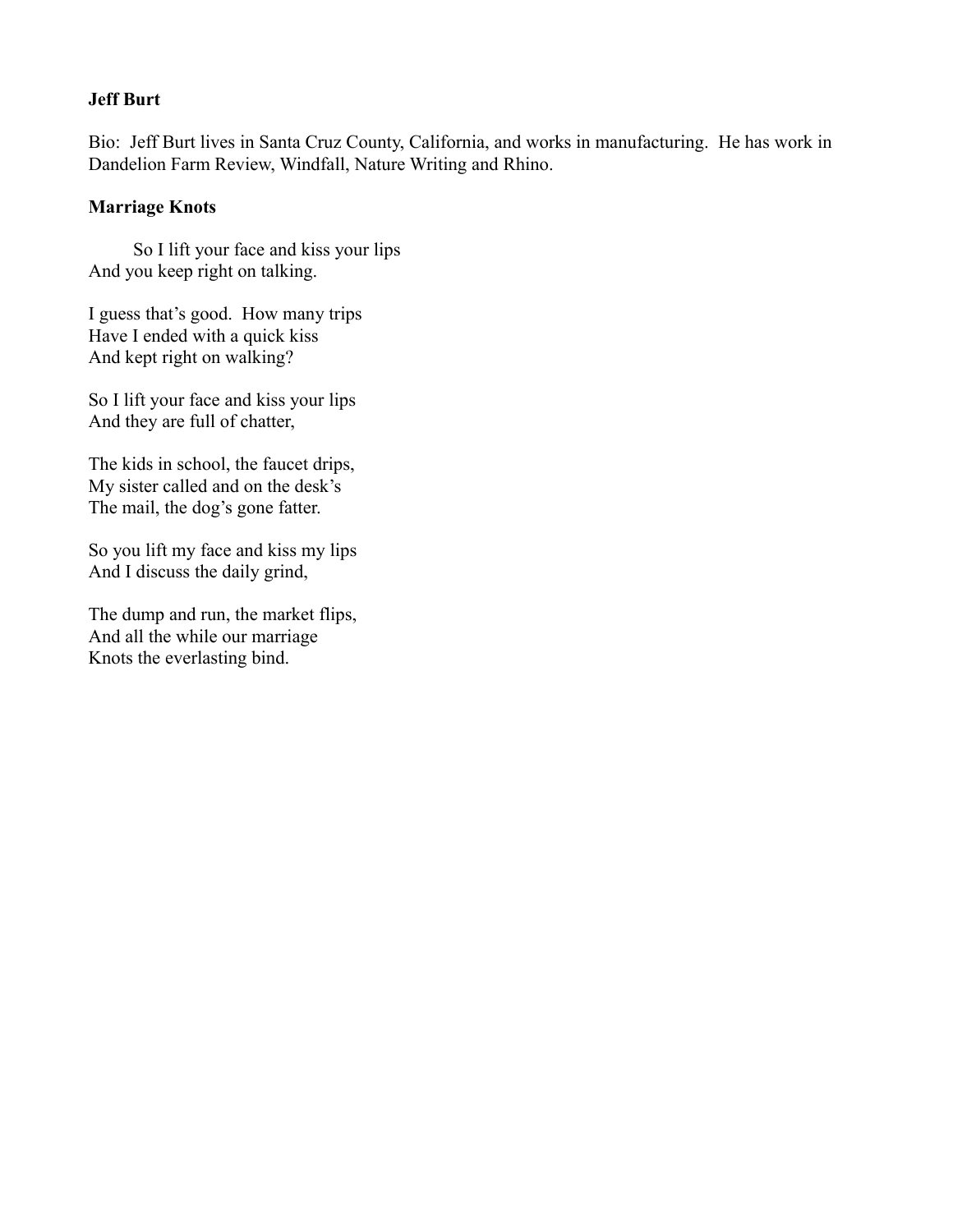#### **Robert Lavett Smith**

Born in Michigan in 1957, I grew up in northern New Jersey, in a suburb of New York. Since 1987, I have lived in San Francisco, where for the past fifteen years I have worked as a Special Education Paraprofessional for the San Francisco Unified School District. I hold an M.A. in creative writing from the University of New Hampshire, where I studied with Charles Simic and Mekeel McBride. In 1982, I studied with Galway Kinnell, as a member of the Master Class at the 92nd Street Y in New York City. I am the author of four small-press chapbooks, and more recently, of two full-length collections, *Everything Moves With A Disfigured Grace* (Alsop Review Press, 2006), mostly free verse, and *Smoke In Cold Weather* (Full Court Press, 2013), a gathering of sonnets. My previous work has appeared in places as diverse as "Poetry Northwest," "Hanging Loose," and "The Hiram Poetry Review."

# **DOLL HOUSE**

*i.m.: Patricia Lewis Smith, 1953-2005*

The tiny rooms, immaculately furnished, Stood for the home we never could afford: The roll-top desk, the copper cookware burnished And hanging neatly, each embroidered word On the stamp-sized sampler hung above the couch, The bed with its bright quilt. In miniature Were gathered here the dreams she could not touch; Her doll house dreams brought out the best in her. These days, her ashes stain a windowsill No larger than a matchbook: she is gone, But in these things she loved there lingers still Some essence rescued from oblivion. Each elfin fixture resonates with loss, And grief's the only tenant of this house.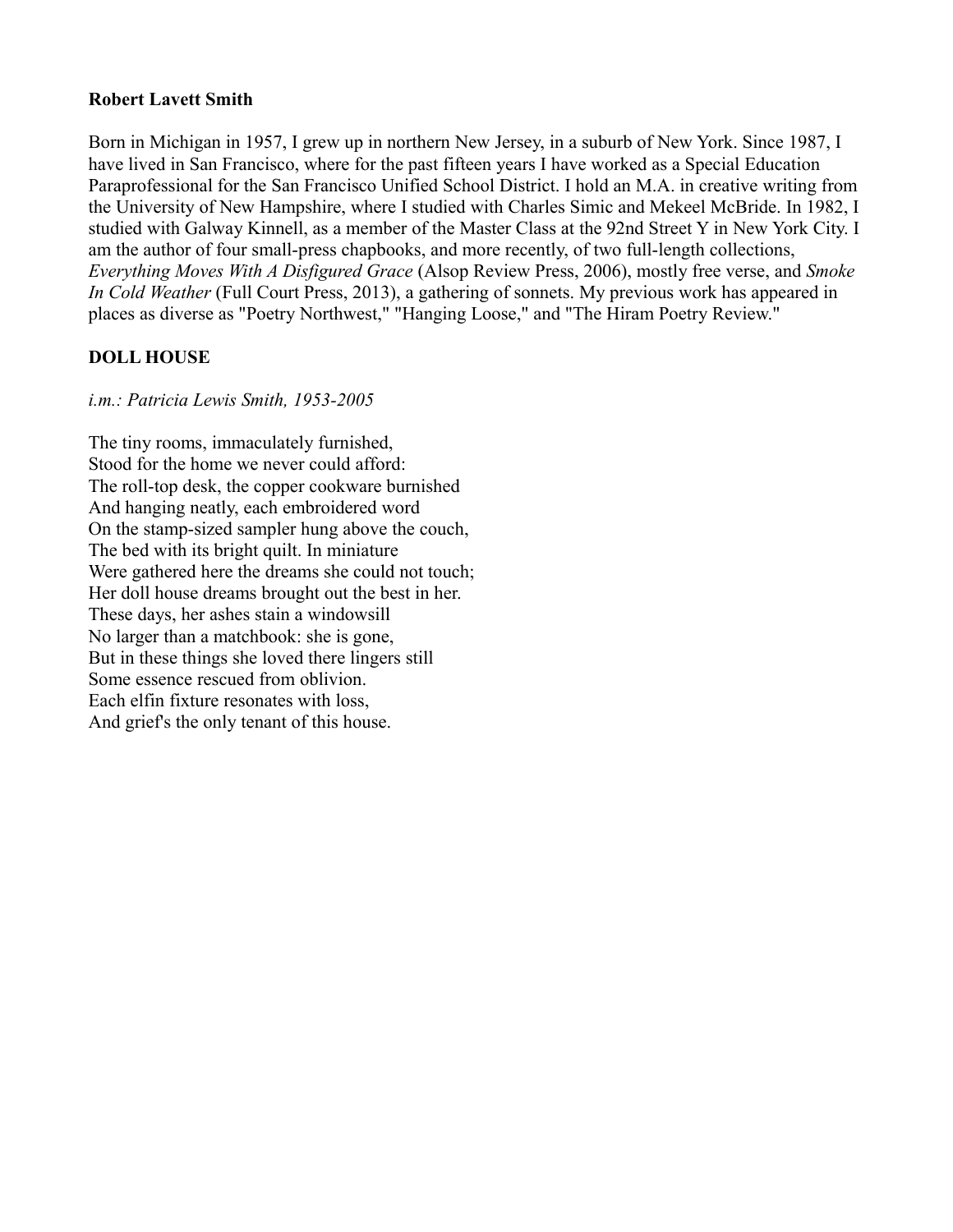# **THE WRECK OF THE EDWARD (SIC) FITZGERALD**

When I was still a teenager, I thought The shipwreck nodded to the Rubaiyat; I pictured quatrains strewn on frigid water, And was dismayed to learn that it did not.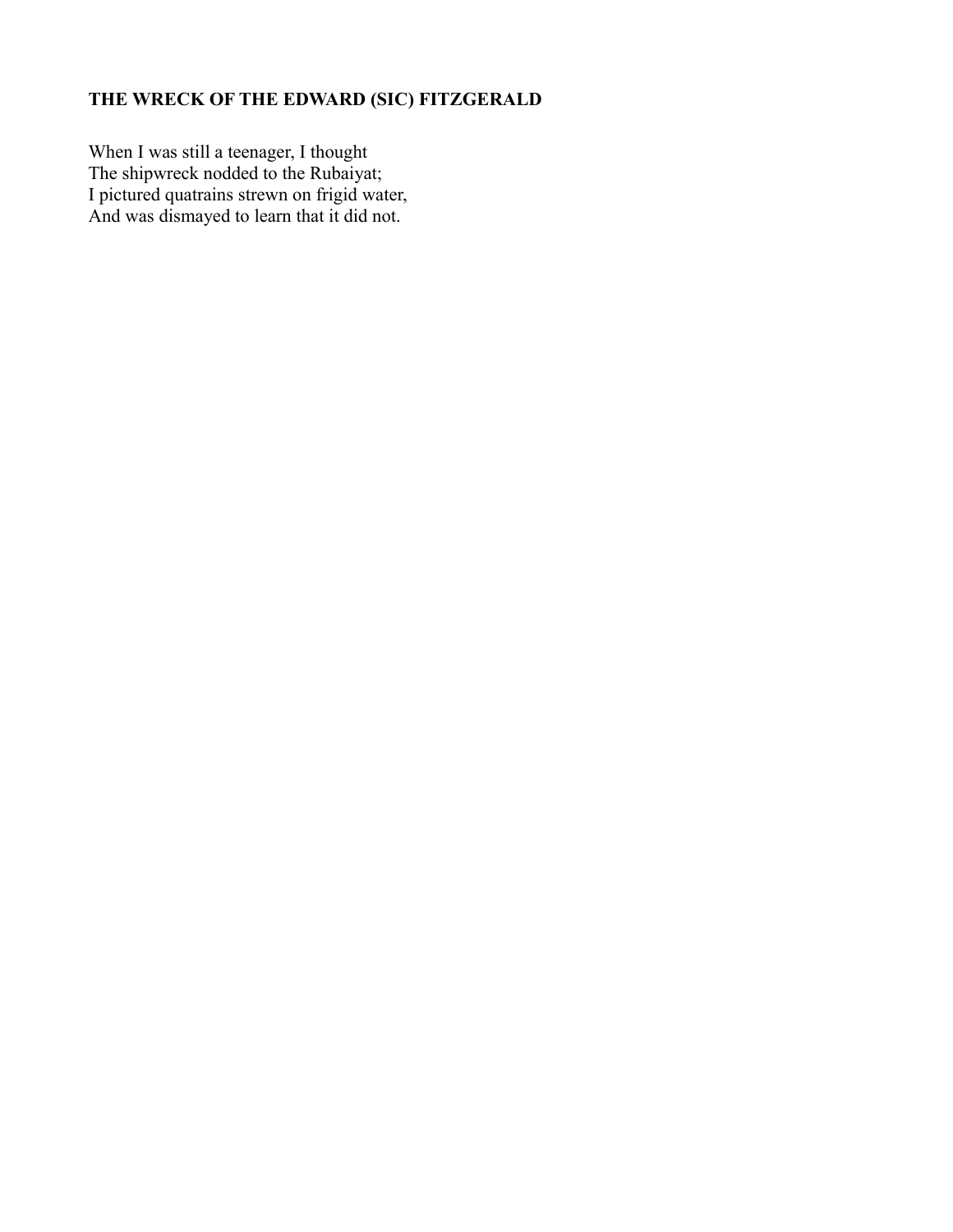#### **Leonard Kress**

Leonard Kress has published fiction and poetry in *Passages North, Massachusetts Review, Iowa Review, Crab Orchard Review, American Poetry Review, Atticus Review, Harvard Review, Barn Owl Review*, etc., and most recently, *The Swarm* and *Writing Disorder*. His recent collections are The Orpheus Complex, Living in the Candy Store, and Thirteens. He teaches philosophy, religion, and creative writing at Owens College in Ohio and serves as fiction editor for Artful Dodge.

#### *Sonnets to Cynthia as if Written by Sextus Propertius*

I should go hike the Appalachian Trail, Charter a skiff and drift down to Key West, The tonic sun, a perfect lean-to rest; Regain lost vitality. So, regale Me if you must, thinking you'll change my mind. First your delights followed by your Philippic (I taught that word to you!) downright epic, Its cataloging of my faults. You've found Them all and more, and then, how you won't Survive my absence. Blame me for your loss Of faith, your gods all fled, employ such blunt Objects to strike, and then, slyly, to toss My way—"It won't be long till other guys Will find the welcome mat between my thighs."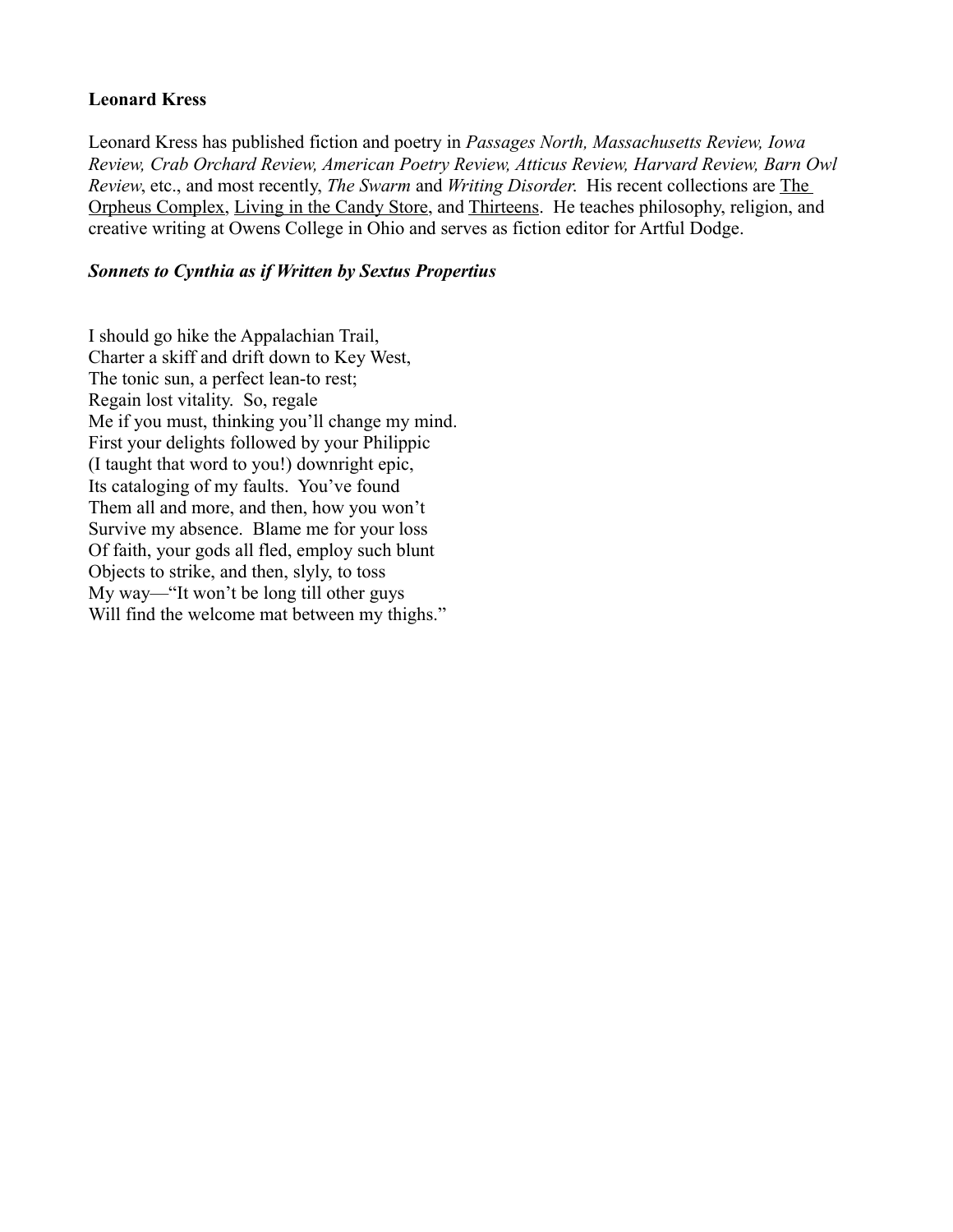#### *Sonnets to Cynthia as if Written by Sextus Propertius (3)*

You are nothing special—don't be deluded. Without my constant public praise, so over The top, identifying you as my lover, My muse, my one, you'd never be included On any list that mattered. I was wrong, About your face, your eyes, your lips, your hair, Your feet, though often driven to despair Envisioning you in someone else's song.

I'm over that thanks to the talking cure, Shock therapy, and exorcism, bland food And no caffeine. Where once I felt allure, Now it's disenchantment, less time to brood Over new language games. I can assure You, those toxic charms have been let from my blood.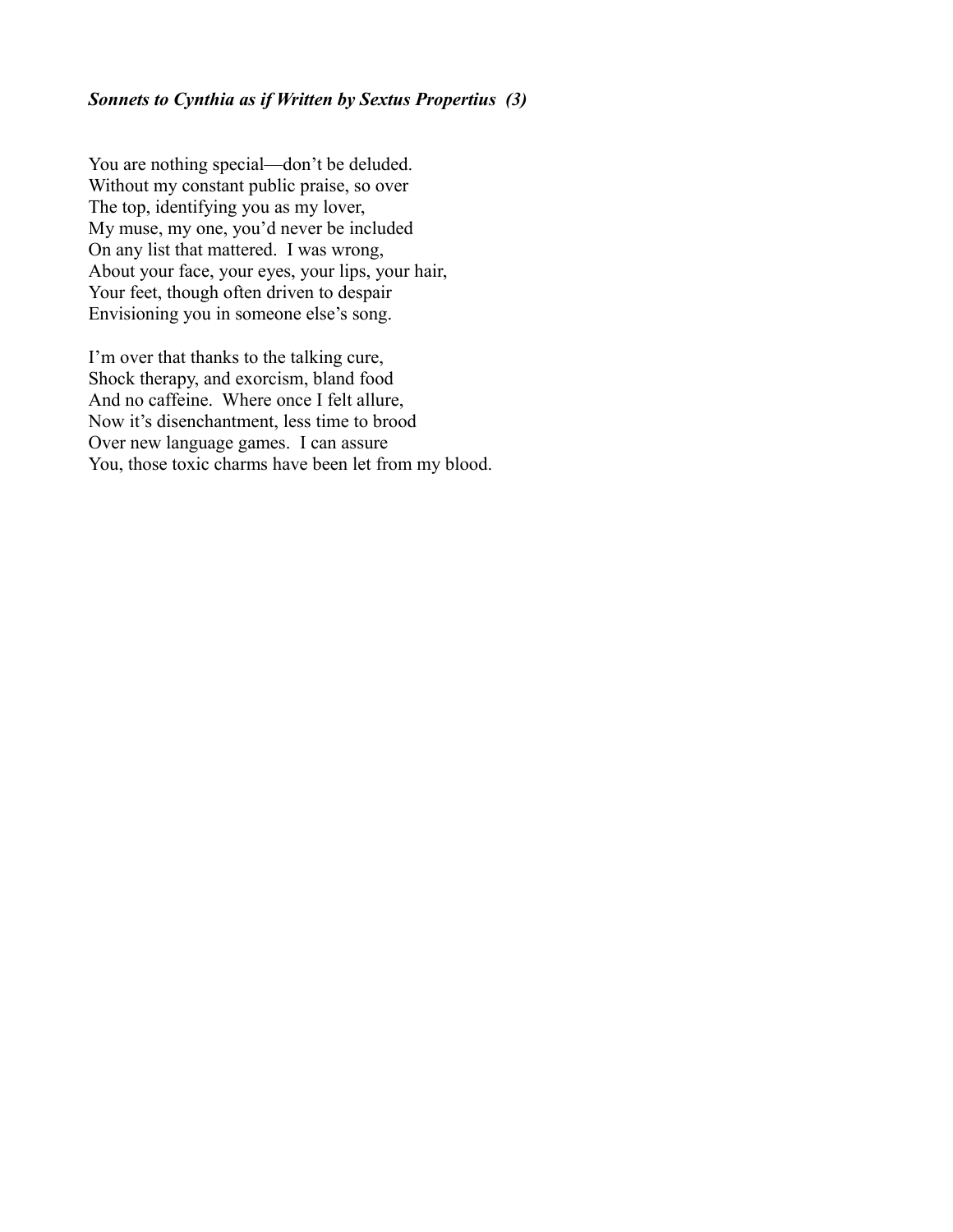#### **John MacLean**

John MacLean is a retired teacher. He has also worked on merchant ships, in a gypsum mill and as an assistant district attorney. His poetry has appeared previously in The Road not Taken, The Lyric, Avocet, Spitball, Kota Press, and 14x 14. His book, *If You Teach It, They Will Read*, is published by Rowman and Littlefield. He and his wife Mary, a sign language interpreter, have four daughters.

#### **Grandmother's Face**

We found her in a box my father left, A card I'd never seen, framed in old pearl, Dark eyes, round face, a chin with dainty cleft, The hundred year old photo of a girl. And so I met my grandmother at last, Her nimbus of brown hair against the white Of crinoline and drape, her eyes locked fast Upon the ghostly lens, before the light. What secret wish waits in her still, sly smile? A vision of the son she'd never know? Could that lost aperture have held her while She searched the lens for where she had to go? Could she see all that her short life would be And leave that smile for husband, son – and me?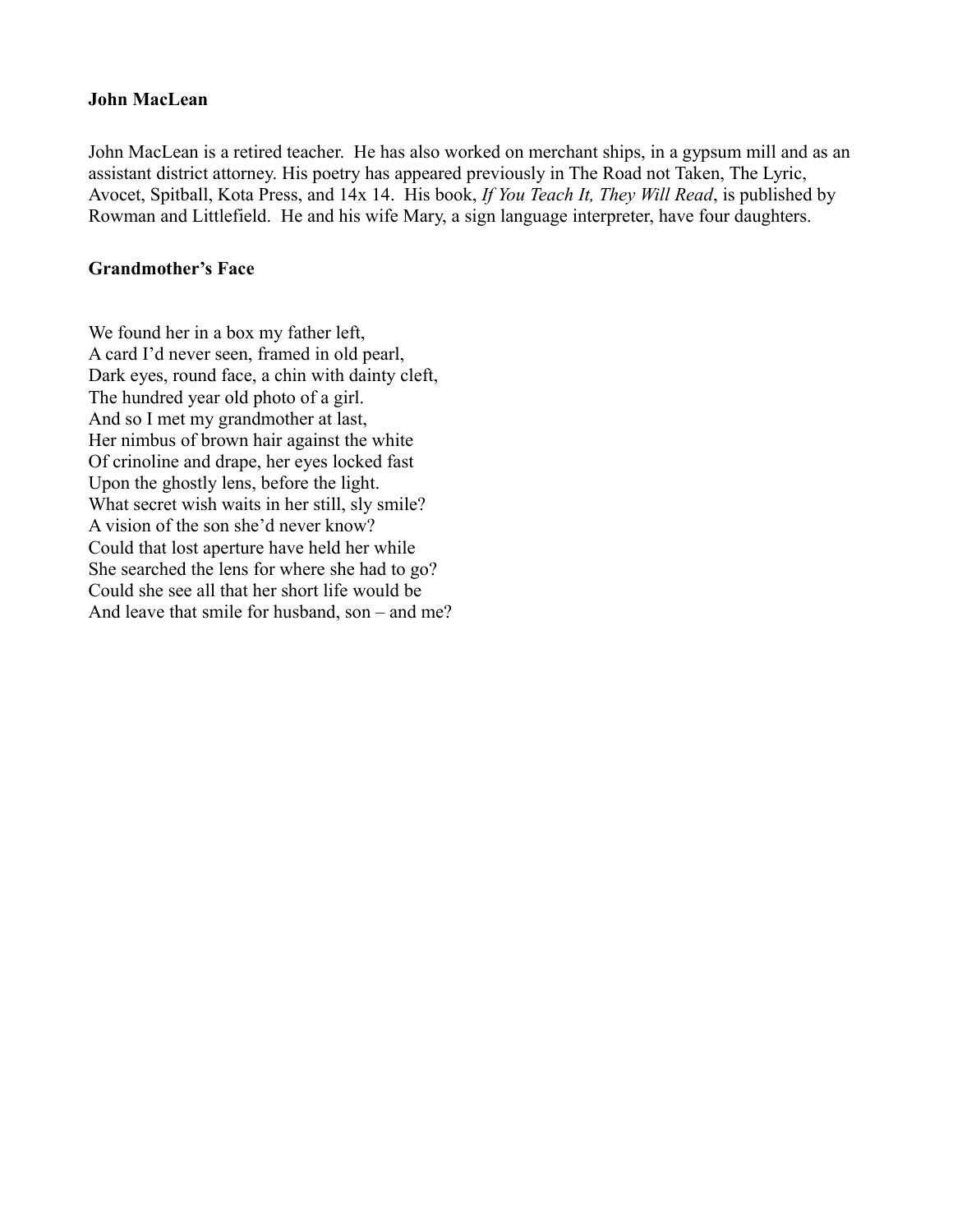#### **Mom's Notebook**

The blank, white marbled composition book She found abandoned in my childhood things. She lists there (as if that were all it took) The names of new physicians each month brings, As if to list were to maintain control Upon a body, papery with decay, As if pale, blue lines could contain the soul, Safe within names and places, times of day. The notebook covers offer, though too late, Small rectangles of possibility Where my young hand might list new teachers' names, While tables in avoirdupois, troy weight Reduced the world with such facility - The "Useful Information" all fear tames.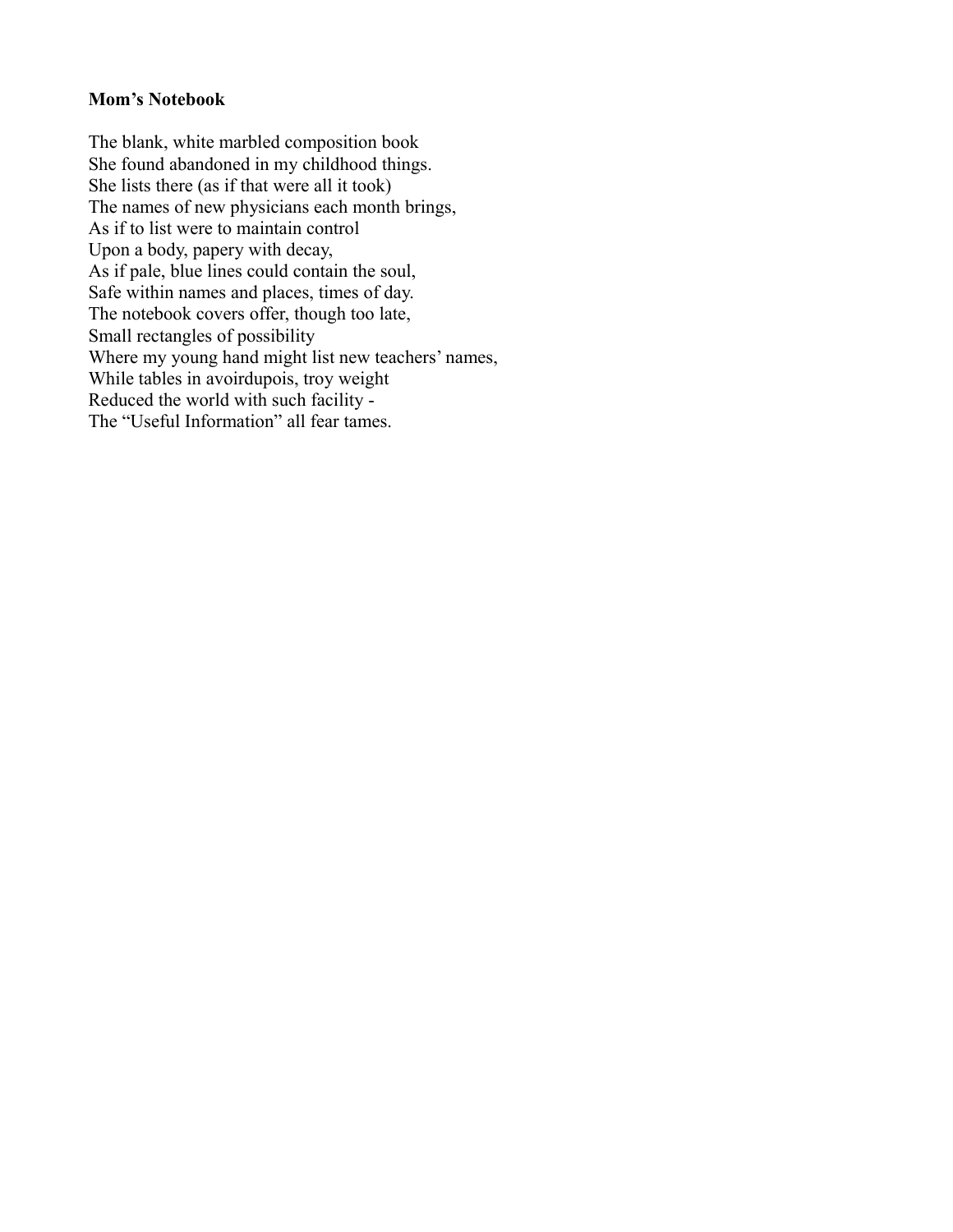# **Alison Heninger**

Alison Heninger is a graduate of Oregon State University. Her favorite poet is T.S. Eliot. She hopes to one day have a pet dragon.

#### **One Last Message**

Hey Kat, this call is just to let you know I don't need to hear your excuses now. I tried to call last night, and you did not answer. I had an extra ticket, thought you'd like to see the show—The last night of *The Phantom of the Opera*. But it's tough to get in touch with you. I called FOUR times! This has happened quite a lot—which is fine, perhaps (for you). I find it somewhat rude, especially when I call and it's a *tad* important. I can't take it anymore, Kat. Why do you have a phone? You never use it.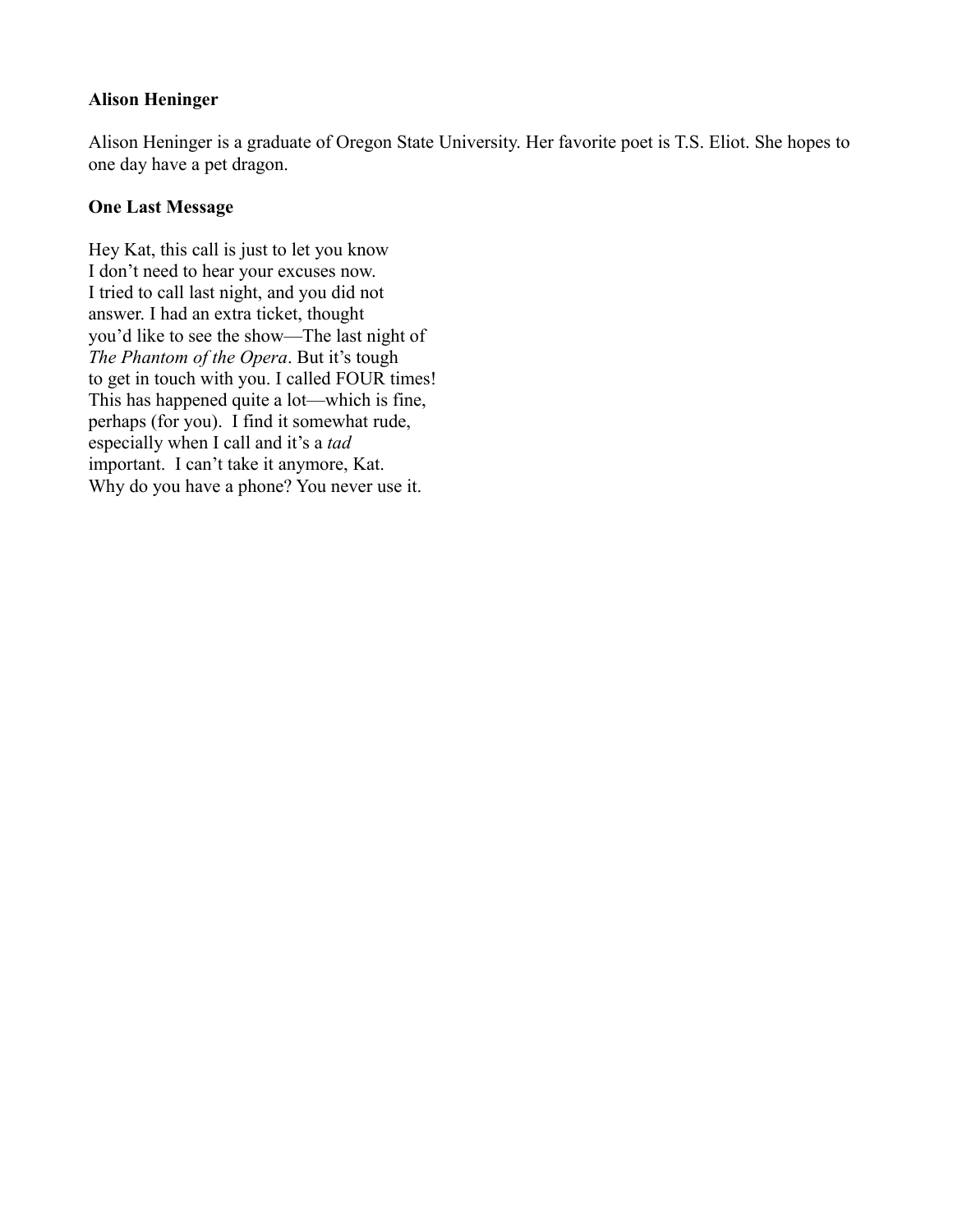# **Christopher Fried**

Christopher Fried was born in 1985, is an alumnus of The College of the William and Mary, and is primarily a formalist poet. He had his first collection of poetry, *All Aboard the Timesphere*, published Summer 2013.

# **Hear the** *Kaiju* **Roar (Akira Ikufube)**

If the beat marches, let it march as grand movements across the broken landscape. Tone can be as bountiful *hayate* blown against the coastline. Marching band, call forth the images of *Kaiju* film, the men and monsters, metaphors of some calamity I barely know. At helm is music in our childhood we could hum out of tune, as across the T.V. screen fake monsters met actors in bloodless wars. Even those who can't read music know the score, it's all the same, the final act and scene, the leather glove across the double bass.

Could you recall a safer childhood place?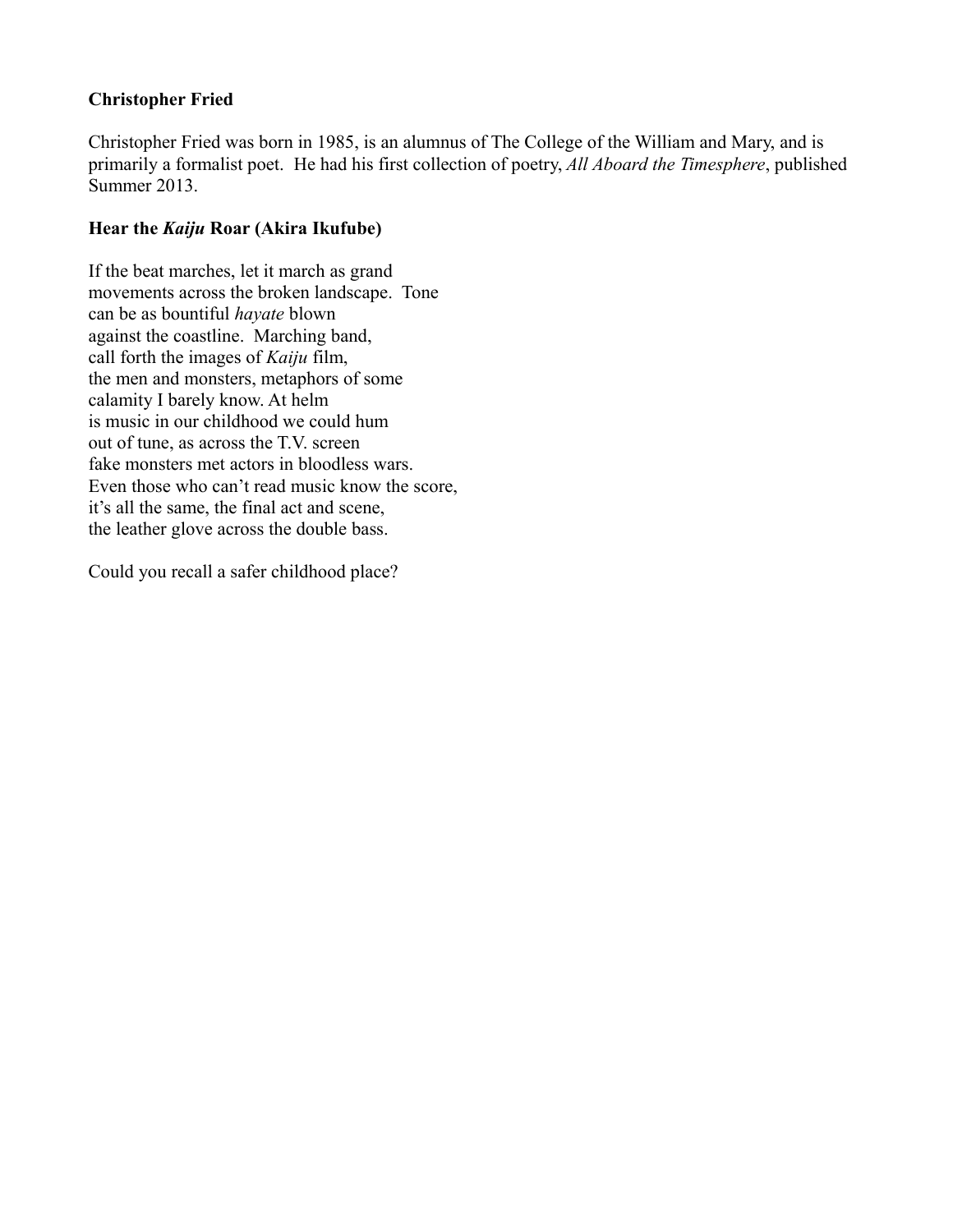#### **The Last Roman of the South (Allen Tate, 1899-1979)**

Conserving the traditions of the past, Kentucky son, with your neo-classical verse and molding your personality in casts of marble forms, you pictured the mortal hearse of Greco-Roman antiquity astride the twentieth century roadway and spilled tears over Aeneas as he sails the tides searching for a new homeland to be tilled. As a young man you rebuked Mr. Hughes, declaiming that "maybe in the North they might meet as equal artists," but then saw a bright future for Ellison and reshaped your views concerning the societal questions that remained while you held firm to your classical quatrains.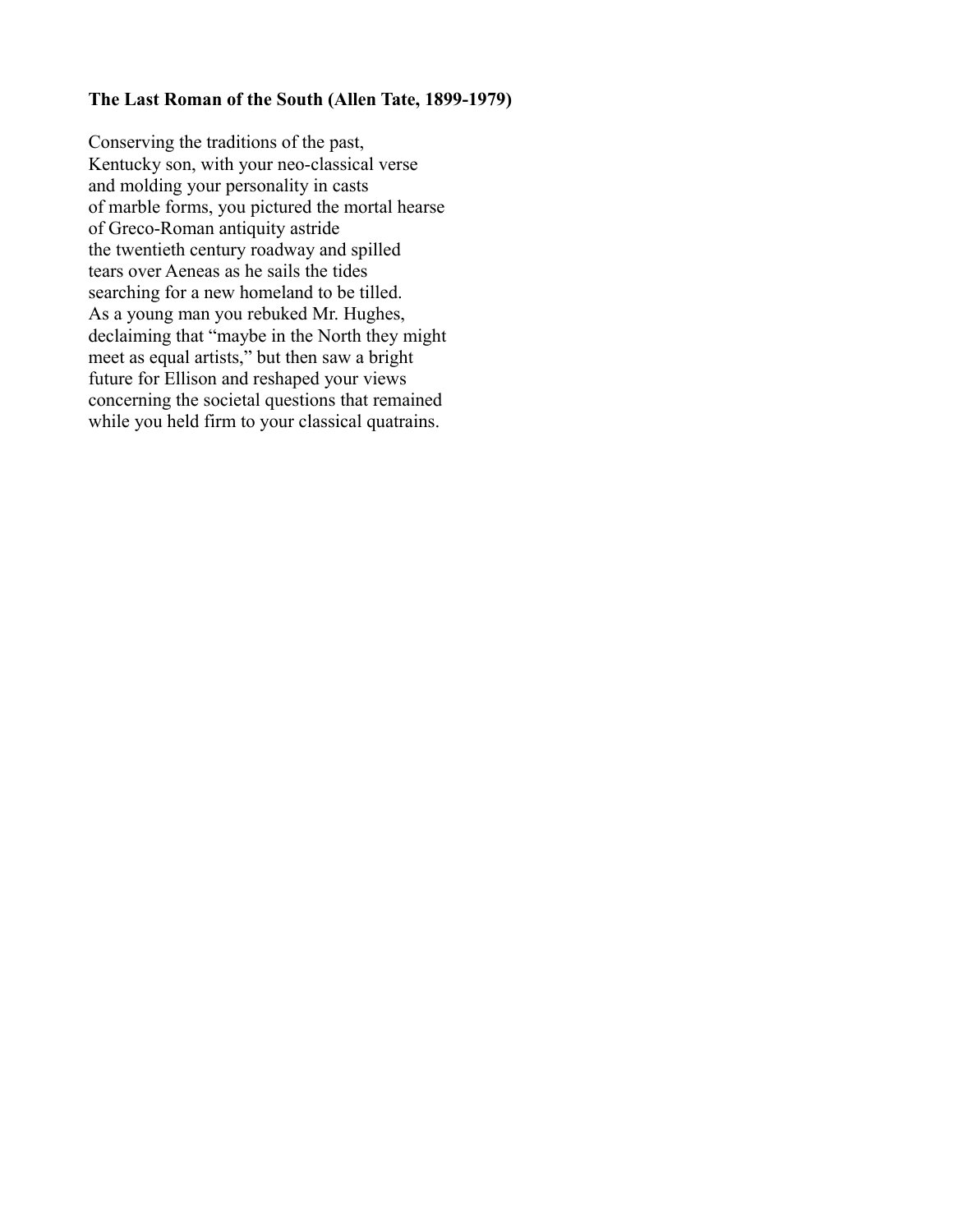#### **Richard H. Peake**

Peake published early poems in *Impetus* alongside John Ciardi and in the *Georgia Review.* His collections of poetry include *Wings Across …* and *Poems for Terence* published by Vision Press, *Birds and Other Beasts* (2007, available on his website: eagle1author.com), and *Earth and Stars* (containing poems published between 2007 and 2012 and available from the author at [rpeake1@hotmail.com\)](mailto:rpeake1@hotmail.com). Recent poems have appeared in *Avocet, Harbinger Asylum, Jimson Weed, Boundless 2013, The Book of the Year 2013* of the Poetry Society of Texas, and *The Red River Review.*

#### **Aping Mithridates**

 —*I tell the tale I heard told. Mithridates, he died old.* A. E. Housman

Terence, my man, you counsel care. I admit sampling Ludlow fare. Too many times in youthful flings I pledged John Barleycorn, my king. Before I heeded your advice, brewed with malt, made wine with rice. I drank pints and quarts with gusto and thought the world looked better so, no matter that views from the pot see the real world as the world's not, read your cautions for readiness but paid no heed, I must confess. But my embittered hour has come. Crowds and parties enhanced with rum offer less retreat from dark thought and show me truth of what you taught. So now I counsel others well. Life's tickets give few wins to tell: the world is full of testing meets, take lessons from all your defeats. Learn what joy there is in seconds in case your feats break no records. Savor honorable mentions. Thank fate you stay in contention.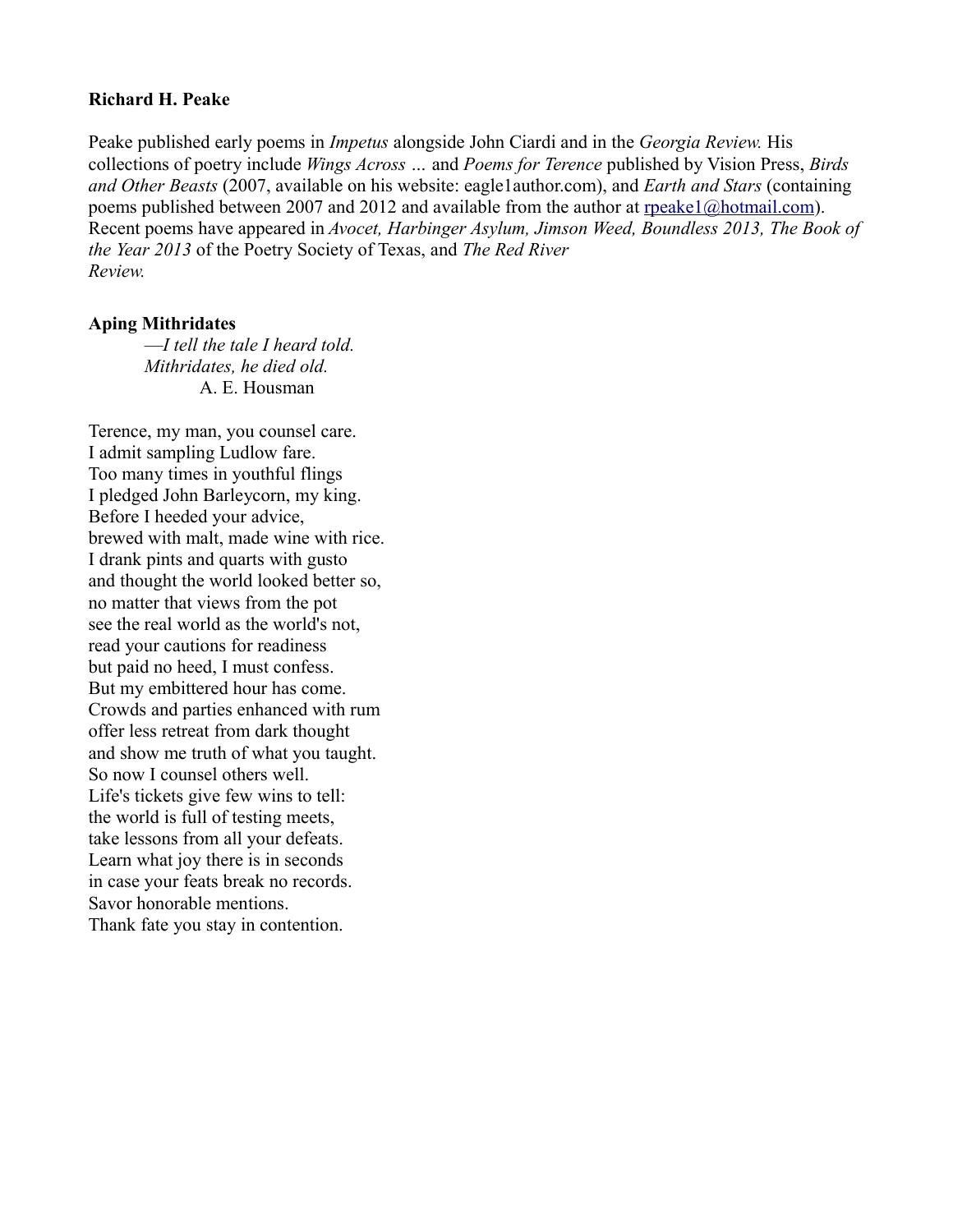#### **Yard Songs**

*Music, when soft voices die, Vibrates in the memory—* Percy Bysshe Shelley

*E-o-lay-tee* rings my woods; a wood thrush sings there *e-o-lay-tee* violins thrill the summer air entertaining, uplifting me. We enjoy the cool woods we share *e-o-lay-tee.*

A *chip-burr-wee* tells a scarlet tanager's here a *chip-burr-wee* in my yard saying he's happy to be back to offer some cheer with a robin-like call clearly a *chip-burr-wee*.

*Gulp, kulp, kulp, kulp* gloats a dry yellow-billed cuckoo *gulp, kulp, kulp, kulp* he foretells new rain with his gulps. He is one of the rain crow crew cleans worms from the trees he renews *gulp, kulp, kulp, kulp.*

*Oh-tea-kettle-tea* a wren sings loudly near my shed *oh-tea-kettle-tea* to tell us all just where he beds and where he will feed nestlings tea bugs to grow and feather quickly *oh-tea-kettle-tea.*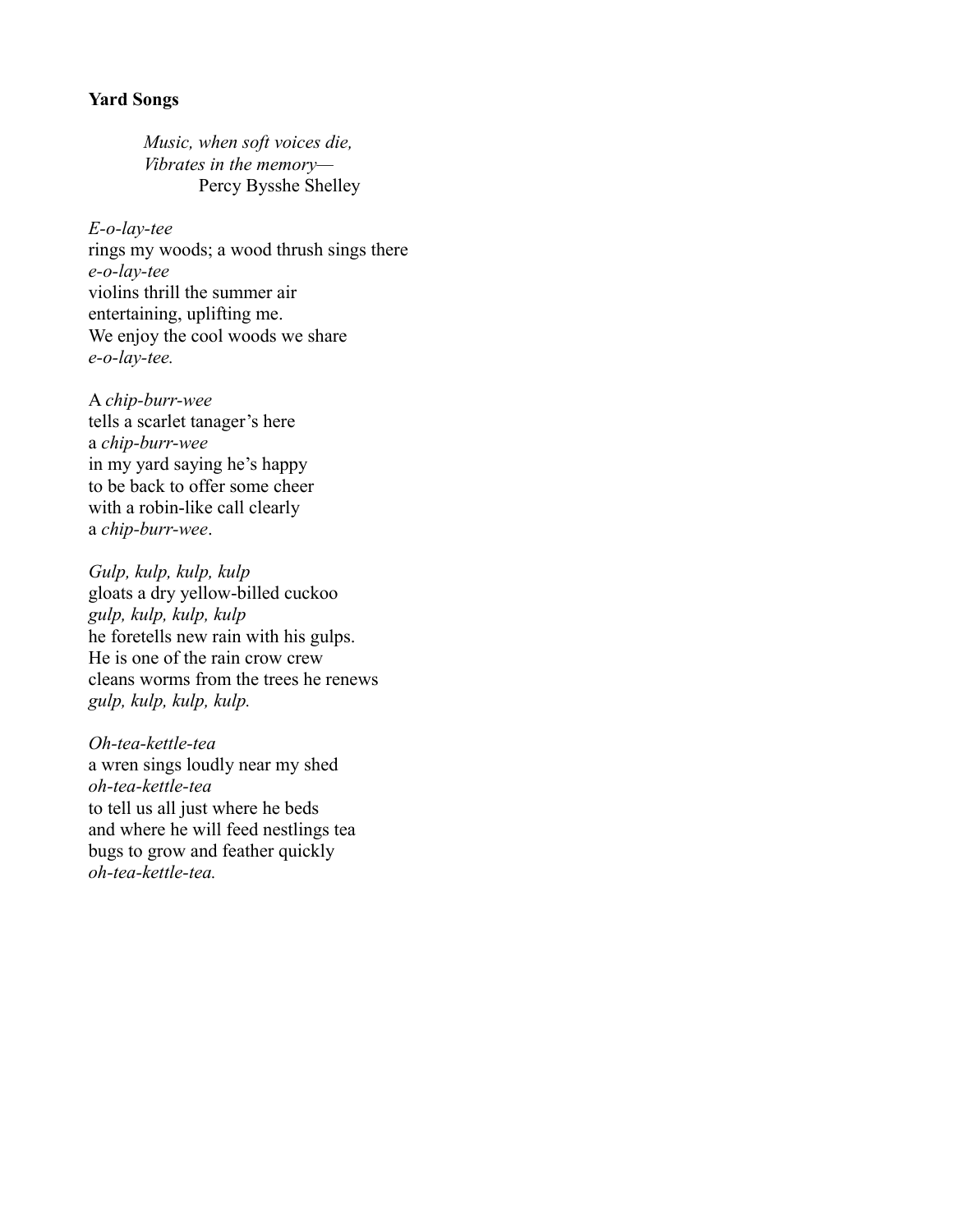#### **William Craig Rice**

William Craig Rice started out working as a teacher at the Webb School in Bell Buckle, Tennessee, then apprenticed as an Alfa Romeo mechanic, and later served on the Harvard faculty and as the 12th President of Shimer College, a Great Books institution in Chicago. He is now on the staff of the National Endowment for the Humanities and lives in the District of Columbia. His work has appeared with Sewanee Review, Harvard Review, The New Criterion, National Review, and other journals, and he is co-editor of a forthcoming volume in the Southern Classics series of the University of South Carolina Press.

# *Sapphics for a Miniature*

Stunted world of a Persian miniature, hung low on a library wall: a tiger hunted, men on elephants, monkeys picking plum dots often I lived in

forest, slunk through bamboo striations, jade green trees with indigo shadows I could rest in, till the hunters' approach frightened me back and I would be standing,

smelling leather of travel books where I'd read tales of carpets and knives exchanged for passage over Caucasus peaks where tigers ambled, still unmolested.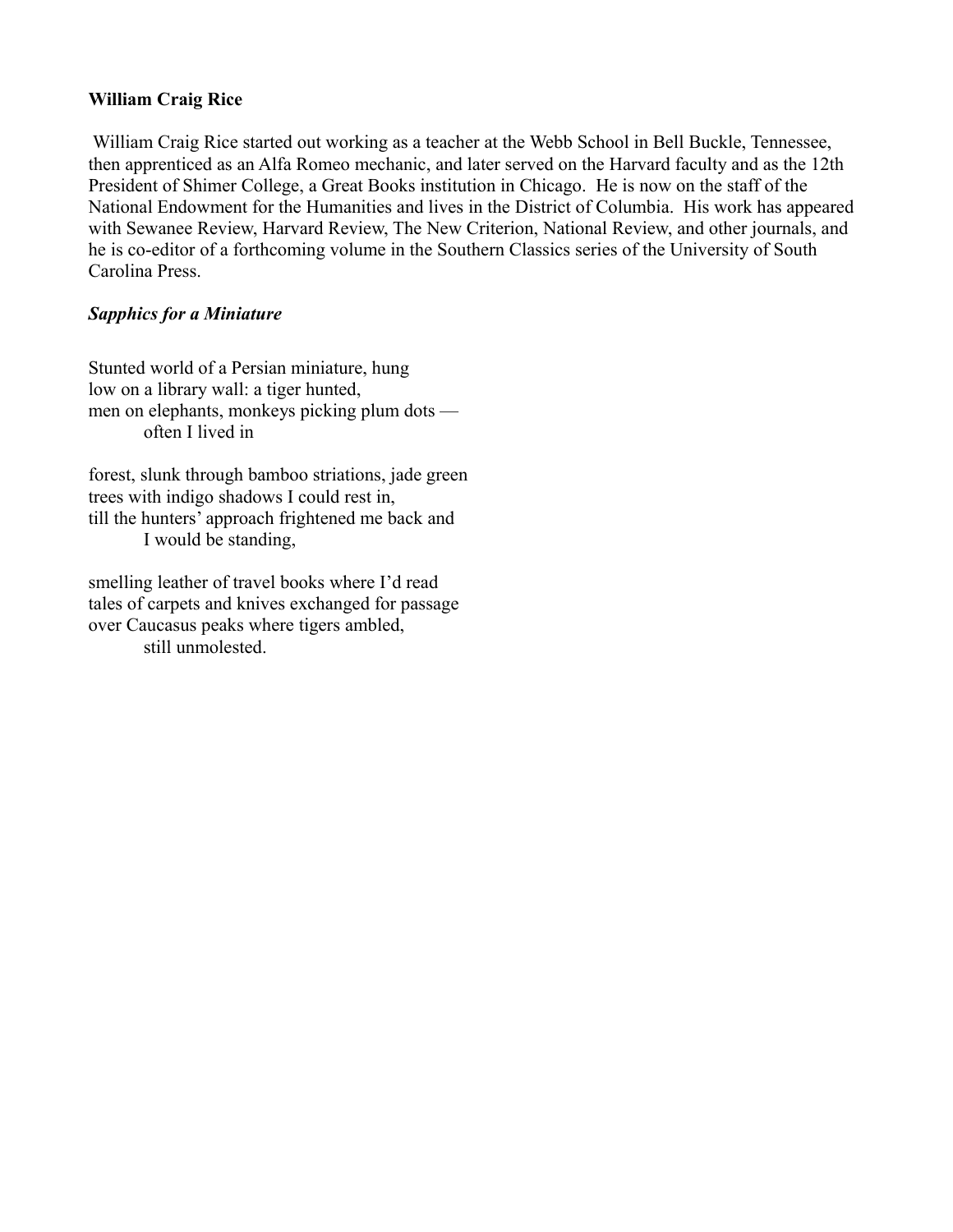# *Silver Dollar*

*for a newborn*

Pray keep this tender always near, Well-struck proof of your natal year, Locked in a box of vital things. It comes from liberty, not from kings: Cold to the touch, but still you hold it dear And only count its worth in blessings. Protect it in tumult, shine it in calm, And warm it often in your palm.